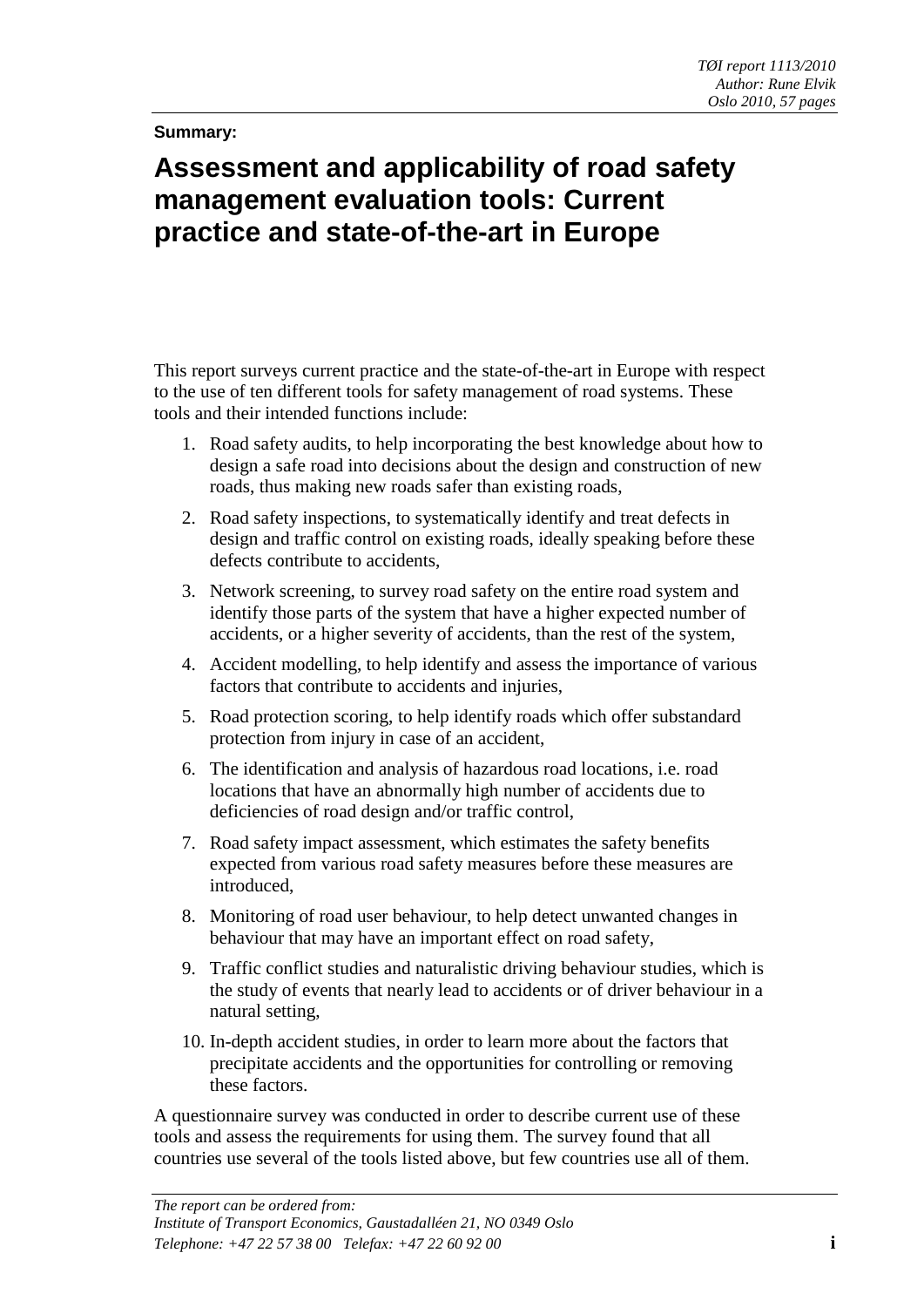A total of 17 countries answered the questionnaire. Between 14 and 16 of these countries were included in statistical analyses designed to uncover the relationship between use of the safety management tools and road safety performance. Use of the management tools was described in terms of an index with a range from 0 to 27 points. Country scores ranged from 9 to 26 points. Four indicators of road safety performance were used:

- 1. Fatality rate per billion km of travel in 2008.
- 2. Mean annual percentage reduction of the number of road accident fatalities between 1990 and 2009.
- 3. Mean annual percentage reduction of fatality rate per billion km of travel from 2000 to 2008.
- 4. Change in the mean annual percentage reduction of fatality rate from the period 1990-2000 to the period 2000-2008.

Two models of analysis were applied. In the first model, each country had the same statistical weight. In the second model, countries were assigned different statistical weights depending on the number of fatalities in 2008 or on the goodness-of-fit of an exponential trend curve fitted to annual fatality counts from 1990 to 2009. The weighted analyses are regarded as statistically most appropriate.

The findings were mixed and highly uncertain. No clear relationship was found between the use of the safety management tools and safety performance. It is not the case that a more extensive use of these tools automatically ensures a superior road safety performance. It is likely that the findings of the study are primarily related to methodological weaknesses.

The main conclusions of this study highlight the opportunities for further development of the tools for road safety management:

- 1. Road safety audits, road safety inspections and road protection scoring can be further developed by evaluating their effects on safety and their performance in identifying safe and less safe solutions.
- 2. Network screening should be based on accident models and should apply the techniques developed in the Safety Analyst approach in the United States.
- 3. Road accident modelling needs to be developed by testing models empirically and by incorporating in them variables describing road user behaviour.
- 4. The identification and analysis of hazardous road location should employ the Empirical Bayes (EB) approach for identification of hazardous locations and the matched-pair approach for the analysis of factors that may contribute to accidents at hazardous road locations.
- 5. The state-of-the-art of road safety impact assessment is described in the Highway Safety Manual recently published in the United States. Changes made in current practice should try to bring it closer to the state-of-the-art.